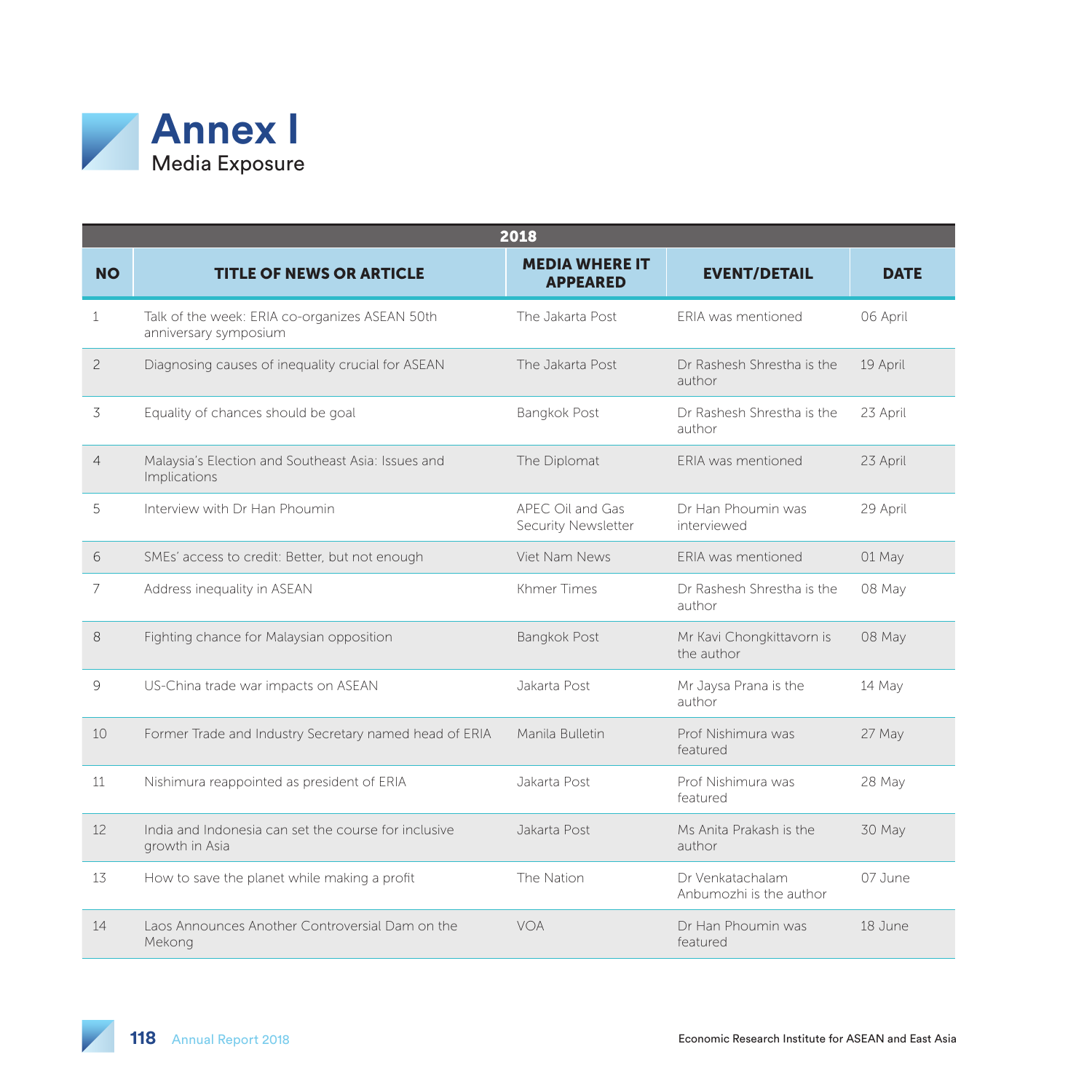|           | 2018                                                                                        |                                          |                                                |              |  |  |
|-----------|---------------------------------------------------------------------------------------------|------------------------------------------|------------------------------------------------|--------------|--|--|
| <b>NO</b> | <b>TITLE OF NEWS OR ARTICLE</b>                                                             | <b>MEDIA WHERE IT</b><br><b>APPEARED</b> | <b>EVENT/DETAIL</b>                            | <b>DATE</b>  |  |  |
| 15        | Driving structural change through global value chains<br>integration                        | The European Sting                       | Dr Rebecca Fatima Sta<br>Maria was featured    | 18 June      |  |  |
| 16        | Can This Technology Reduce Coal Emissions by 97%?                                           | Energy Watch                             | Dr Han Phoumin was<br>featured                 | 20 June      |  |  |
| 17        | OPEC squabble impacts Southeast Asia                                                        | The ASEAN Post                           | Dr Han Phoumin was<br>featured                 | 21 June      |  |  |
| 18        | Saving the planet and making profit                                                         | The Jakarta Post                         | Dr Venkatachalam<br>Anbumozhi is the author    | 25 June      |  |  |
| 19        | China's scrap plastic ban saddles neighbors with piles of<br>problems                       | Nikkei Asian Review                      | Dr Michikazu Kojima was<br>featured            | 26 June      |  |  |
| 20        | Japanese Response to US-China Trade Tensions                                                | Foreign Press Center<br>Japan            | Prof Fukunari Kimura was<br>featured           | 27 June      |  |  |
| 21        | Japan set to ratify revised TPP free trade deal two days<br>before regional meeting on RCEP | The Straits Times                        | Prof Fukunari Kimura was<br>featured           | 28 June      |  |  |
| 22        | ERIA economic research body celebrates 10th<br>anniversary, sets three key objectives       | Vientiane Times                          | Prof Nishimura was<br>featured                 | 30 June      |  |  |
| 23        | Govt to aid recycling of plastic waste                                                      | The Japan News                           | Dr Michikazu Kojima was<br>featured            | 02 July      |  |  |
| 24        | Lao Energy Statistics 2018 launched                                                         | Vientiane Times                          | Prof Nishimura and ERIA<br>event were featured | 03 July      |  |  |
| 25        | Japan's globalisation strategy under pressure                                               | East Asia Forum                          | Prof Fukunari Kimura is<br>the author          | 03 July      |  |  |
| 26        | Without ASEAN, we would have no vision for the future'                                      | <b>ASIAN Geographic</b>                  | Prof Hidetoshi Nishimura<br>is the author      | July Edition |  |  |
| 27        | OECD Development Centre pegs India's GDP growth at<br>7.4% this fiscal                      | The Hindu Business<br>I ine              | ERIA's research finding<br>was featured        | 16 July      |  |  |
| 28        | 'Second ASEAN-India workshop on blue economy held'                                          | Vietnam Plus                             | ERIA's event was featured                      | 18 July      |  |  |
| 29        | Understanding China's Technological Rise                                                    | The Diplomat                             | Dr Yanfei Li is the author                     | 03 August    |  |  |
| 30        | Coming Clean                                                                                | China Daily Asia<br>Weekly               | Dr Venkatachalam<br>Anbumozhi was featured     | 12 August    |  |  |
| 31        | Da Nang plans to become ASEAN logistics centre                                              | Vietnam Plus                             | ERIA was mentioned                             | 13 August    |  |  |

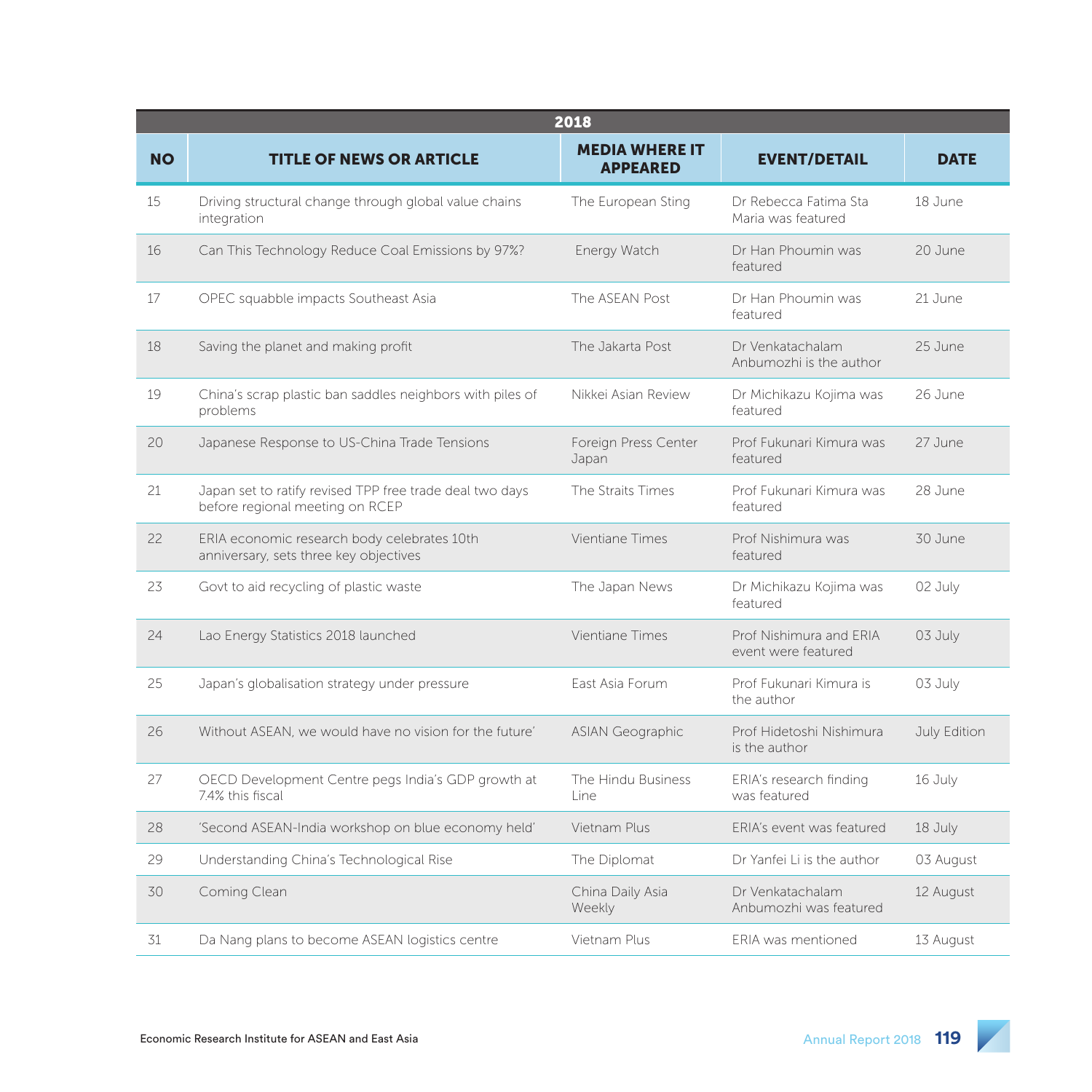|           | 2018                                                                            |                                          |                                                                                                                                                                                                                                                   |                 |  |  |
|-----------|---------------------------------------------------------------------------------|------------------------------------------|---------------------------------------------------------------------------------------------------------------------------------------------------------------------------------------------------------------------------------------------------|-----------------|--|--|
| <b>NO</b> | <b>TITLE OF NEWS OR ARTICLE</b>                                                 | <b>MEDIA WHERE IT</b><br><b>APPEARED</b> | <b>EVENT/DETAIL</b>                                                                                                                                                                                                                               | <b>DATE</b>     |  |  |
| 32        | Indonesia: 73 and stronger                                                      | The ASFAN Post                           | Prof Hidetoshi Nishimura<br>was featured                                                                                                                                                                                                          | 17 August       |  |  |
| 33        | Malaysia should ratify the CPTPP                                                | The Star Online                          | Dr Rebecca Fatima Sta<br>Maria is the author                                                                                                                                                                                                      | 17 August       |  |  |
| 34        | Vietnam well placed to grow                                                     | Vietnam Net                              | Prof Hidetoshi Nishimura<br>was featured                                                                                                                                                                                                          | 20 August       |  |  |
| 35        | Laos dam disaster hasn't dampened region's thirst for<br>hydropower             | Eco-Business                             | Dr Han Phoumin was<br>featured                                                                                                                                                                                                                    | 21 August       |  |  |
| 36        | Japan's engagement with Africa shows a long-term<br>commitment to the continent | How we made it in<br>Africa              | <b>FRIA's research</b><br>contribution was featured                                                                                                                                                                                               | 23 August       |  |  |
| 37        | Indonesia Dorong Peningkatan Kerja Sama Ekonomi<br><b>ASEAN</b>                 | Swa.co.id                                | The ERIA 10th anniversary<br>celebrations in Singapore                                                                                                                                                                                            | 03<br>September |  |  |
| 38        | Indonesia Dorong Peningkatan Kemitraan Ekonomi<br><b>ASEAN</b>                  | Industry.co.id                           | The ERIA 10th anniversary<br>celebrations in Singapore                                                                                                                                                                                            | 04<br>September |  |  |
| 39        | Indonesia encourages increasing ASEAN economic<br>partnership                   | Antara News                              | The ERIA 10th anniversary<br>celebrations in Singapore                                                                                                                                                                                            | 04<br>September |  |  |
| 40        | Mendag Ungkap 2 Kunci buat Kuasai Industri<br>e-Commerce                        | Liputan 6                                | ERIA's contribution on<br>ICCAP 2018: 'Strategy<br>and Innovation of Trade in<br>the Digital Economy Age'<br>event, which was held<br>by the Trade Analysis and<br>Development Agency,<br>Ministry of Trade Republic<br>of Indonesia was featured | 06<br>September |  |  |
| 41        | Strategi dan Inovasi Jadi Kunci Utama Rebut Pasar Niaga<br>Flektronik           | Kastara                                  | ERIA's contribution on<br>ICCAP 2018: 'Strategy<br>and Innovation of Trade in<br>the Digital Economy Age'<br>event, which was held<br>by the Trade Analysis and<br>Development Agency,<br>Ministry of Trade Republic<br>of Indonesia was featured | 06<br>September |  |  |
| 42        | Indonesia Seharusnya Jadi Leading Role di ASEAN Open<br>Sky                     | Bisnis.com                               | Dr Fauziah Zen was<br>featured                                                                                                                                                                                                                    | 09<br>September |  |  |

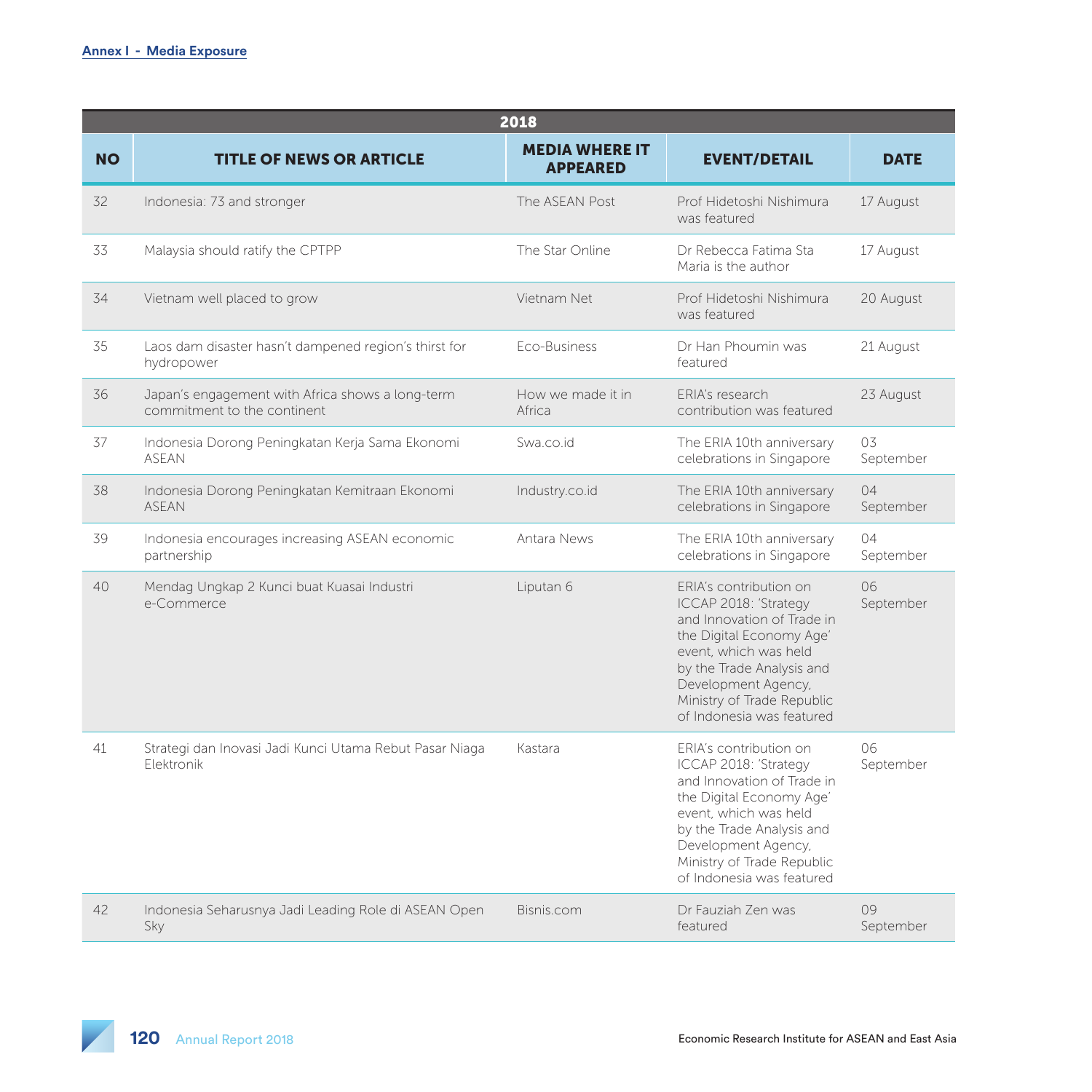|           | 2018                                                                                          |                                          |                                                       |                 |  |  |
|-----------|-----------------------------------------------------------------------------------------------|------------------------------------------|-------------------------------------------------------|-----------------|--|--|
| <b>NO</b> | <b>TITLE OF NEWS OR ARTICLE</b>                                                               | <b>MEDIA WHERE IT</b><br><b>APPEARED</b> | <b>EVENT/DETAIL</b>                                   | <b>DATE</b>     |  |  |
| 43        | Global Governance 2.0: Enriching the Regional Content<br>in Global Development Programmes     | The Global<br>Governance Center<br>blog  | Anita Prakash is the author                           | 10<br>September |  |  |
| 44        | Japan-EU agreement provides ballast amid the rising<br>tides of protectionism                 | East Asia Forum                          | Prof Fukunari Kimura is<br>the author                 | 11 September    |  |  |
| 45        | Energy-hungry Cambodia shows no sign of backing<br>down on coal                               | Eco Business                             | Dr Han Phoumin was<br>featured                        | 13 September    |  |  |
| 46        | Hydrogen on the rise as clean fuel                                                            | China Daily (Europe)                     | Dr Yanfei Li is the author                            | 28<br>September |  |  |
| 47        | Hydrogen on the rise as clean fuel                                                            | China Daily (Africa)                     | Dr Yanfei Li is the author                            | 28<br>September |  |  |
| 48        | Reshaping Indo-Pacific Cooperation                                                            | The Economic Times                       | ERIA was mentioned                                    | 29<br>September |  |  |
| 49        | SMEs' productivity: Better, but still limited                                                 | Viet Nam News                            | Dr Dionisius was featured                             | 02 October      |  |  |
| 50        | 7th ERIA Editors' Roundtable 'ASEAN and Indo-Pacific:<br>Challenges Ahead' held in Singapore  | Arirang TV News                          | The 7th FRIA Editor's<br>Roundtable was featured      | 07 October      |  |  |
| 51        | ASEAN must act boldly to navigate US-China row: Bilahari                                      | The Straits Times                        | The 7th ERIA Editor's<br>Roundtable was featured      | 08 October      |  |  |
| 52        | What heightened long-term competition between US and<br>China means for ASEAN                 | <b>TODAY Online</b>                      | The 7th ERIA Editor's<br>Roundtable was featured      | 08 October      |  |  |
| 53        | Southeast Asia's economic success should not be in<br>hands of US or China: Bilahari Kausikan | Mothership                               | The 7th ERIA Editor's<br>Roundtable was featured      | 08 October      |  |  |
| 54        | Short-term pain, long-term gain for RI                                                        | The Jakarta Post                         | Prof Nishimura, Dr Donny<br>and Dr Fau are the author | 09 October      |  |  |
| 55        | United we stand                                                                               | <b>Business Mirror</b>                   | The 7th FRIA Editor's<br>Roundtable was featured      | 11 October      |  |  |
| 56        | Malaysia seeks productivity gains with UNCTAD tool                                            | <b>UNCTAD Website</b>                    | ERIA research activity was<br>mention                 | 12 October      |  |  |
| 57        | Towards a strategic outlook for ASEAN                                                         | The Khmer Times                          | The 7th ERIA Editor's<br>Roundtable was featured      | 15 October      |  |  |
| 58        | Creating the virtuous circle                                                                  | <b>Bangkok Post</b>                      | Dr Venkatachalam<br>Anbumozhi was featured            | 15 October      |  |  |

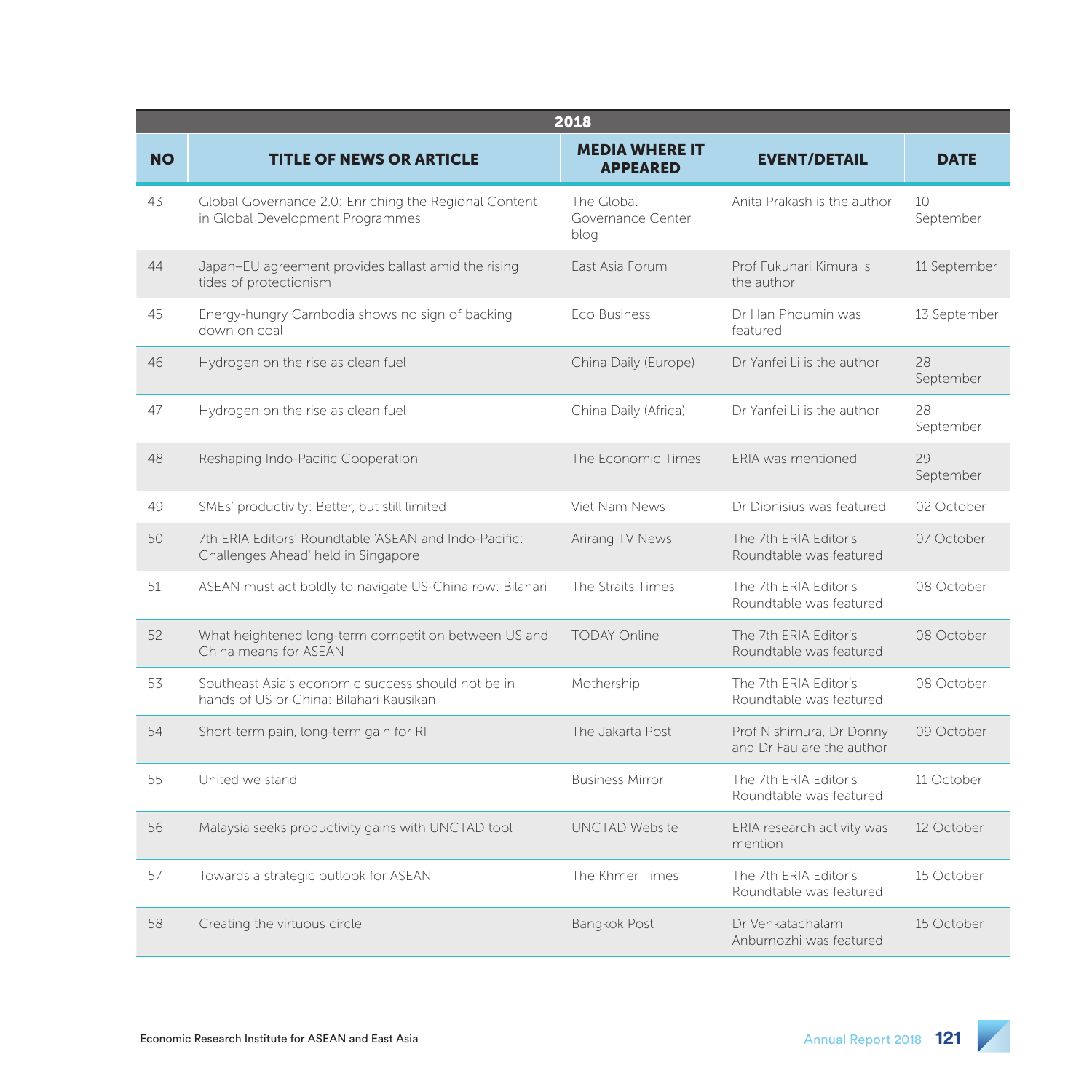|           | 2018                                                                               |                                                            |                                                                                                |                            |  |
|-----------|------------------------------------------------------------------------------------|------------------------------------------------------------|------------------------------------------------------------------------------------------------|----------------------------|--|
| <b>NO</b> | <b>TITLE OF NEWS OR ARTICLE</b>                                                    | <b>MEDIA WHERE IT</b><br><b>APPEARED</b>                   | <b>EVENT/DETAIL</b>                                                                            | <b>DATE</b>                |  |
| 59        | កម្ពុជា និងសមាជិកអាស៊ាំនខ្លះ នៅរាវែកនឹងការចូលរួមក្នុង Indo-Pacific                 | The Phnom Penh Post                                        | The 7th ERIA Editor's<br>Roundtable was featured                                               | 16 October                 |  |
| 60        | Asia-Europe Meeting in Brussels Brings Connectivity Into<br>Focus                  | Sputnik News                                               | Ms Anita Prakash was<br>featured                                                               | 19 October                 |  |
| 61        | Ekonom ERIA Optimis Ada Perbaikan Sistem Manajemen<br>BPJS'                        | Akurat.co                                                  | The ERIA-Routledge<br>Book Launch on 'Social<br>Protection Goals in East<br>Asia' was featured | 19 October                 |  |
| 62        | Kunci Majunya Sumber Daya Manusia RI, Investasi<br>Pendidikan                      | Viva News                                                  | The ERIA-Routledge<br>Book Launch on 'Social<br>Protection Goals in East<br>Asia' was featured | 19 October                 |  |
| 63        | Reform sought for social aid, subsidies                                            | The Jakarta Post                                           | The ERIA-Routledge<br>Book Launch on 'Social<br>Protection Goals in East<br>Asia' was featured | 22 October                 |  |
| 64        | The future of liquefied natural gas in Asia is now                                 | The Japan Times                                            | ERIA's workshop on 'LNG<br>Market Development in<br>Asia' was featured                         | 21 October                 |  |
| 65        | Nuclear power points way to green future                                           | China Daily                                                | Dr Yanfei Li was featured                                                                      | 25 October                 |  |
| 66        | Nuclear power points way to green future                                           | ECNS.cn                                                    | Dr Yanfei Li was featured                                                                      | 25 October                 |  |
| 67        | ASEAN Needs To Deepen Integration In The Face Of<br>Trade Protectionism            | Saigon Times Weekly                                        | The 7th ERT was featured                                                                       | 01 November                |  |
| 68        | What is needed to push geothermal development for<br>power and direct use in Asia? | Think Geo Energy                                           | ERIA's new research<br>project was featured                                                    | 01 November                |  |
| 69        | Workshop focusses on transition to green buildings                                 | Borneo Bulletin                                            | Mr Shigeru Kimura was<br>featured                                                              | $\bigcap 4$<br>November    |  |
| 70        | ASEAN SME Policy Index 2018, Myanmar National<br>Dissemination Seminar             | Myanmar SME<br>Development<br>Agency's official<br>website | Ms Rahmasari Istiandari<br>was featured                                                        | O <sub>2</sub><br>November |  |
| 71        | Thailand gets ready to take ASEAN chair                                            | Bangkok Post                                               | ERIA's research project on<br>the ASEAN Vision 2040<br>was featured                            | 13 November                |  |

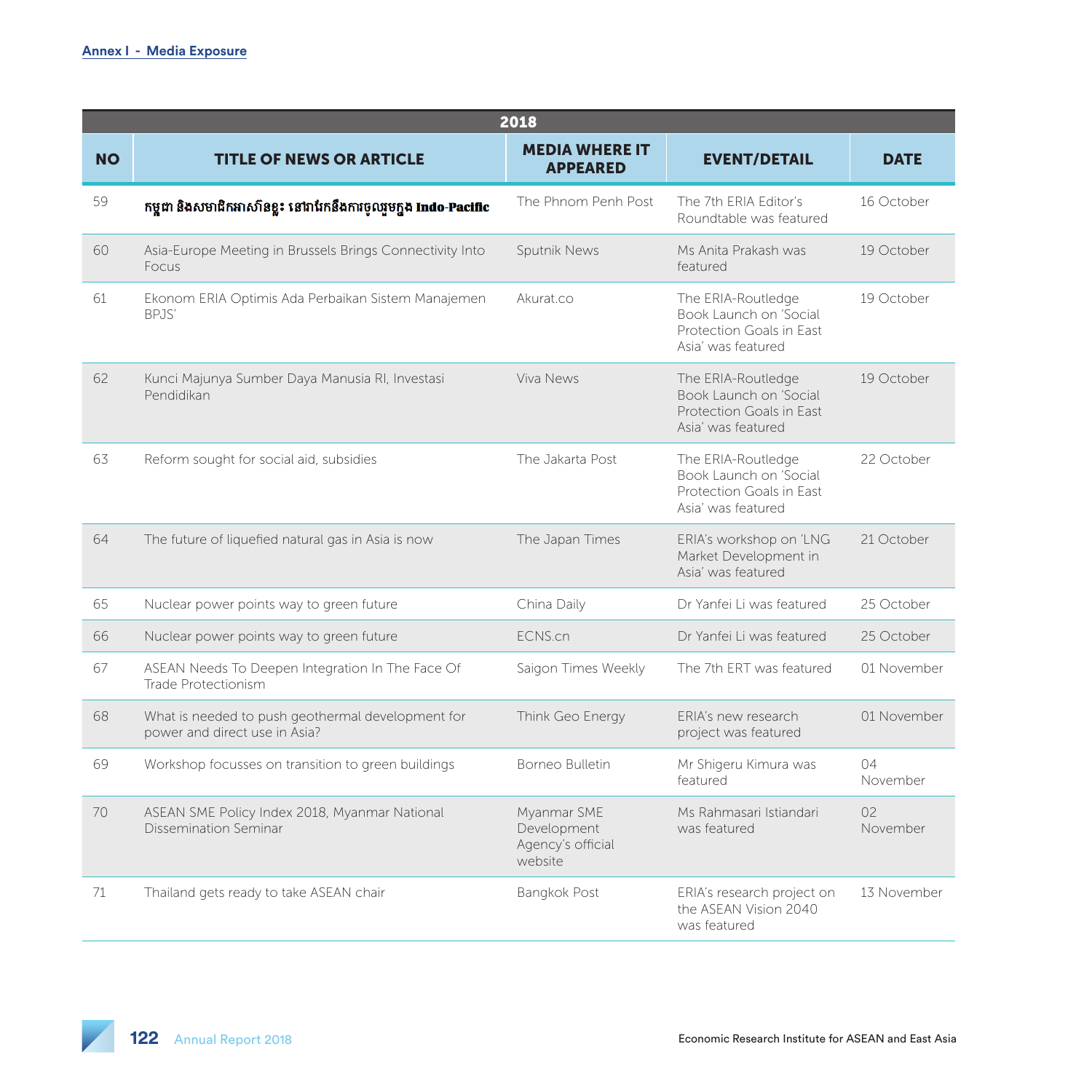|           | 2018                                                                                 |                                          |                                                                |                              |  |  |
|-----------|--------------------------------------------------------------------------------------|------------------------------------------|----------------------------------------------------------------|------------------------------|--|--|
| <b>NO</b> | <b>TITLE OF NEWS OR ARTICLE</b>                                                      | <b>MEDIA WHERE IT</b><br><b>APPEARED</b> | <b>EVENT/DETAIL</b>                                            | <b>DATE</b>                  |  |  |
| 72        | Propane usage on the rise                                                            | The Khmer Times                          | Mr Shigeru Kimura was<br>featured                              | 14 November                  |  |  |
| 73        | Dr Mahathir: ASEAN must not resort to protectionism                                  | Malaysian Reserve                        | ERIA's research activities<br>were featured                    | 14 November                  |  |  |
| 74        | Former Miti sec-gen is first woman to lead APEC<br>Secretariat                       | The Star Online                          | Dr Rebecca Fatima Sta<br>Maria was featured                    | 15 November                  |  |  |
| 75        | Perspectives on Mekong-Japan cooperation for inclusive<br>growth and mutual benefits | ADBI Blog: Asia<br>Pathways              | Dr Han Phoumin is the<br>author                                | 16 November                  |  |  |
| 76        | US-China trade war and Brexit expose 'complexity' of<br>global trade                 | The Irish Times                          | Prof Eukunari Kimura was<br>featured                           | 19 November                  |  |  |
| 77        | MSME digitalization can drive inclusive growth                                       | Sun Star                                 | ERIA's executive summary<br>was featured                       | 28 November                  |  |  |
| 78        | ASEAN pays tribute to late Secretary-General Surin<br>Pitsuwan                       | Vietnam Plus                             | Dr Surin Pitsuwan's Tribute<br>Forum was featured              | 0.3 <sup>5</sup><br>December |  |  |
| 79        | Sekretariat ASEAN Mengenang Meninggalnya Surin<br>Pitsuwan                           | Gatra online                             | Dr Surin Pitsuwan's Tribute<br>Forum was featured              | 0.3 <sub>5</sub><br>December |  |  |
| 80        | Mengenang Satu Tahun Wafatnya Mantan Sekjen ASEAN<br>Surin Pitsuwan                  | Tempo online                             | Dr Surin Pitsuwan's Tribute<br>Forum was featured              | 03<br>December               |  |  |
| 81        | Managing the G20's relevance: Japan's presidential<br>agenda                         | The Japan Times                          | Dr Venkatachalam<br>Anbumozhi is the author                    | 04<br>December               |  |  |
| 82        | ESCAP Estimating Total Investments Needed to Achieve<br><b>SDGs</b>                  | SDG Knowledge Hub                        | ERIA was mentioned                                             | 04<br>December               |  |  |
| 83        | ASEAN pays tribute to late Secretary-General Surin<br>Pitsuwan                       | <b>SGGP Online</b>                       | Dr Surin Pitsuwan's Tribute<br>Forum was featured              | 04<br>December               |  |  |
| 84        | Under Khun Surin, ASEAN 'flourished' with activism                                   | The Jakarta Post                         | Dr Surin Pitsuwan's Tribute<br>Forum was featured              | 04<br>December               |  |  |
| 85        | Surin Pitsuwan's Passion for ASEAN Serves as Inspiration<br>for Bloc's Future        | Jakarta Globe                            | Dr Surin Pitsuwan's Tribute<br>Forum was featured              | 06<br>December               |  |  |
| 86        | Saran BI Agar Ekonomi Indonesia Minim Gejolak                                        | Republika                                | ERIA-BAPPENAS High-<br>level Policy Roundtable<br>was featured | 06<br>December               |  |  |

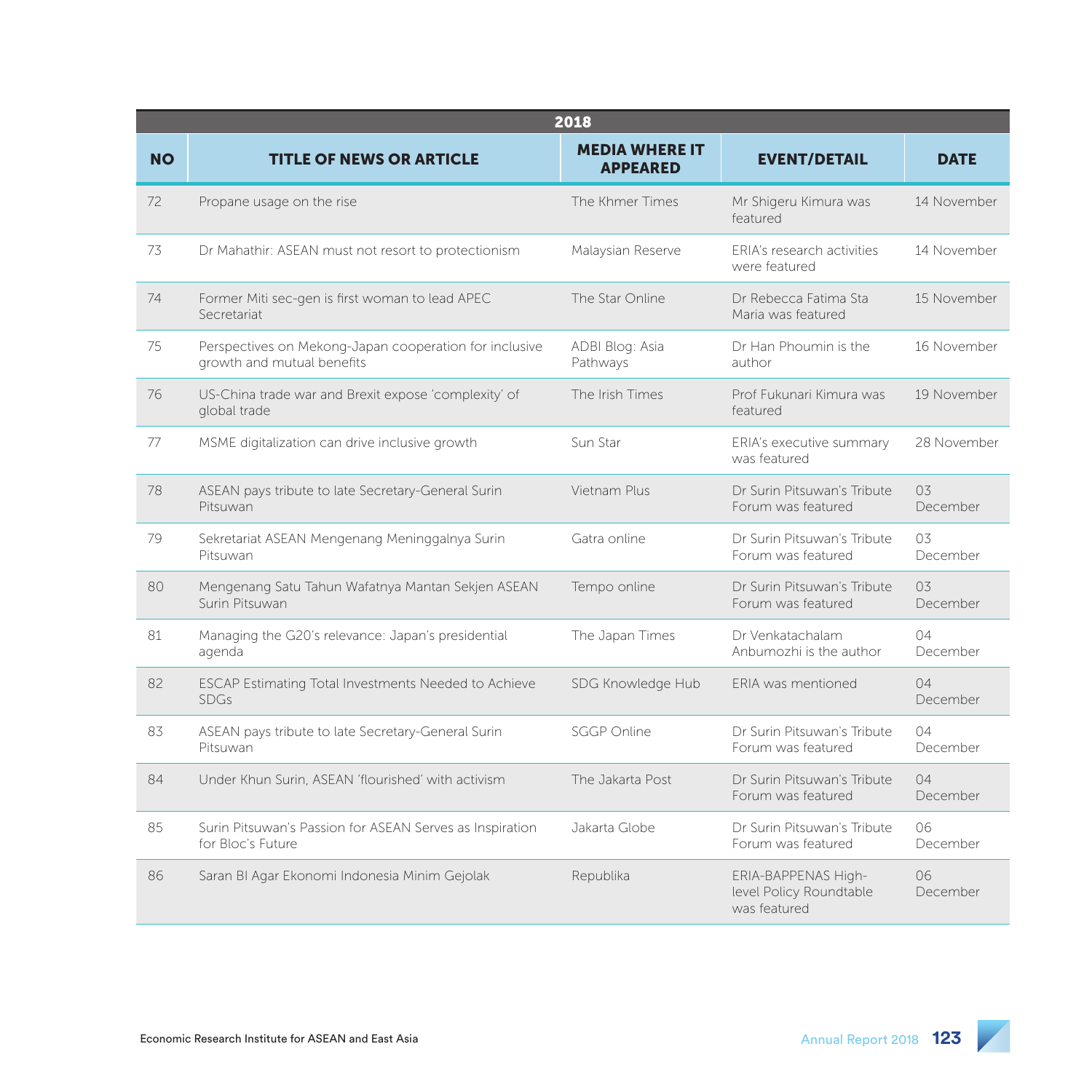|           | 2018                                                                    |                                          |                                                                     |                |  |
|-----------|-------------------------------------------------------------------------|------------------------------------------|---------------------------------------------------------------------|----------------|--|
| <b>NO</b> | <b>TITLE OF NEWS OR ARTICLE</b>                                         | <b>MEDIA WHERE IT</b><br><b>APPEARED</b> | <b>EVENT/DETAIL</b>                                                 | <b>DATE</b>    |  |
| 87        | Pemerintah Turunkan Target RPJMN Pertumbuhan<br>Ekonomi                 | Tempo online                             | ERIA-BAPPENAS High-<br>level Policy Roundtable<br>was featured      | 06<br>December |  |
| 88        | Ekonom Prediksi Ekonomi Indonesia 2019 Tumbuh 5,18<br>Persen            | Tempo online                             | ERIA-BAPPENAS High-<br>level Policy Roundtable<br>was featured      | 06<br>December |  |
| 89        | UNDP-ERIA Gelar Seminar Soroti Kerja Sama Indonesia-<br>Jepang          | Republika                                | ERIA event on High-level<br>Seminar of Project 2045<br>was featured | 08<br>December |  |
| 90        | Bappenas: 2045, Posisi Indonesia dan Jepang akan Sejajar                | Republika                                | ERIA event on High-level<br>Seminar of Project 2045<br>was featured | 08<br>December |  |
| 91        | Wapres JK Usulkan Tinjauan Berkala Proyek 2045                          | Warta Ekonomi                            | ERIA event on High-level<br>Seminar of Project 2045<br>was featured | 08<br>December |  |
| 92        | Wapres Terima Hasil Project 2045 Indonesia-Jepang                       | RMOL.Co.                                 | ERIA event on High-level<br>Seminar of Project 2045<br>was featured | 08<br>December |  |
| 93        | Wapres usulkan tinjauan berkala proyek 2045                             | Elshinta                                 | ERIA event on High-level<br>Seminar of Project 2045<br>was featured | 08<br>December |  |
| 94        | Wapres JK usulkan tinjauan berkala proyek 2045                          | Antara News                              | ERIA event on High-level<br>Seminar of Project 2045<br>was featured | 08<br>December |  |
| 95        | Indonesia-Japan 2045 project needs to be reviewed<br>periodically: VP   | Antara News                              | ERIA event on High-level<br>Seminar of Project 2045<br>was featured | 09<br>December |  |
| 96        | Indonesia-Japan 2045 Project Need to be Reviewed<br>Periodically: VP    | Tempo English                            | ERIA event on High-level<br>Seminar of Project 2045<br>was featured | 09<br>December |  |
| 97        | Proyek 2045 Perkuat 60 Tahun Kerjasama Indonesia-<br>Jepang             | MinaNews                                 | ERIA event on High-level<br>Seminar of Project 2045<br>was featured | 09<br>December |  |
| 98        | Menperin Minta Perguruan Tinggi Buat Lokakarya<br>Pertumbuhan Wirausaha | Breakingnews.co.id                       | ERIA event on High-level<br>Seminar of Project 2045<br>was featured | 09<br>December |  |

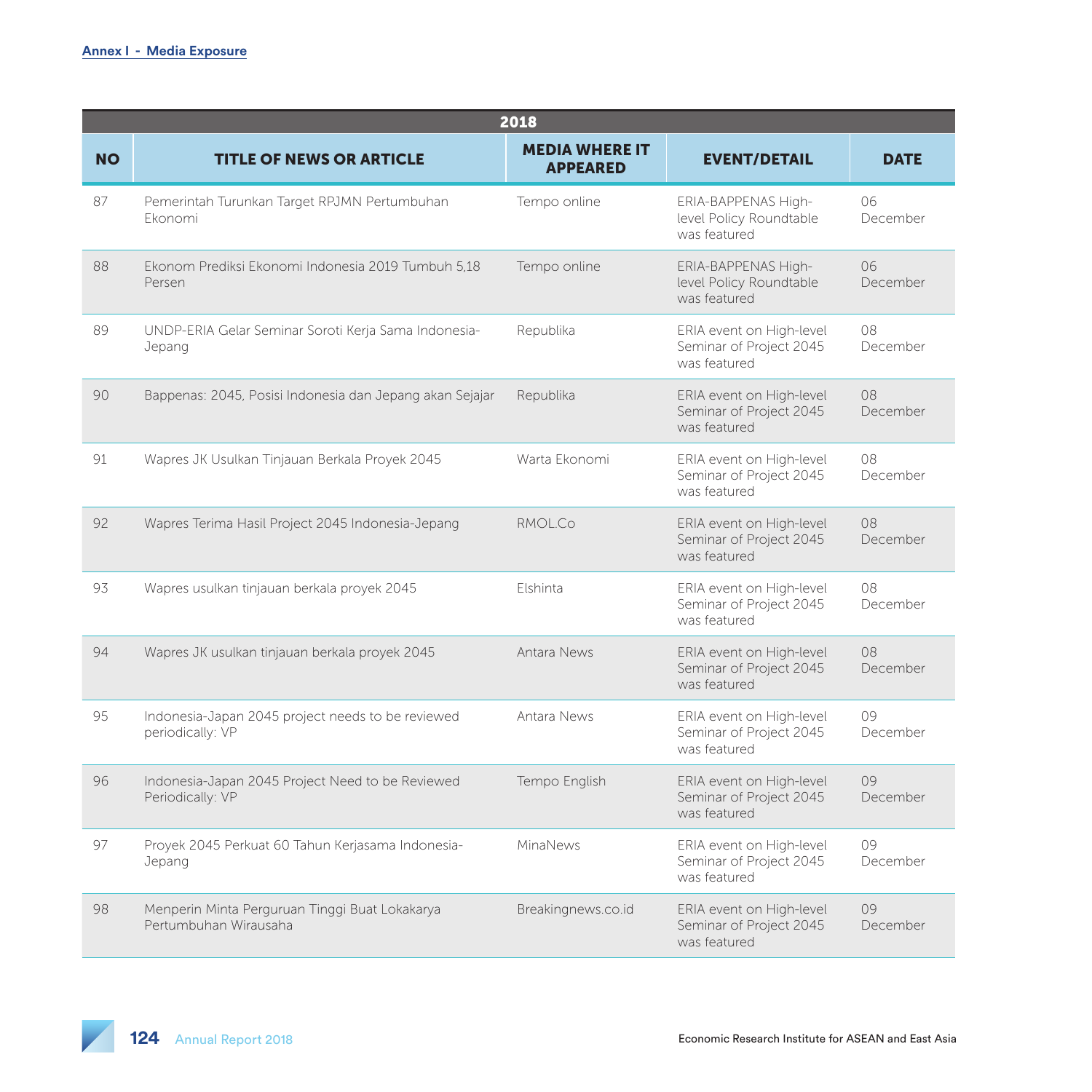|           |                                                                                            | 2018                                     |                                                                     |                |
|-----------|--------------------------------------------------------------------------------------------|------------------------------------------|---------------------------------------------------------------------|----------------|
| <b>NO</b> | <b>TITLE OF NEWS OR ARTICLE</b>                                                            | <b>MEDIA WHERE IT</b><br><b>APPEARED</b> | <b>EVENT/DETAIL</b>                                                 | <b>DATE</b>    |
| 99        | Menperin Ingin Struktur Industri Manufaktur Diperdalam                                     | Akurat.co                                | ERIA event on High-level<br>Seminar of Project 2045<br>was featured | 09<br>December |
| 100       | 60 Tahun Hubungan Jepang-Indonesia, Putra Aceh Ini<br>Terima Penghargaan dari Menlu Jepang | Tribun News                              | ERIA event on High-level<br>Seminar of Project 2045<br>was featured | 09<br>December |
| 101       | Putra Aceh Dapat Penghargaan Menlu Jepang                                                  | <b>Tribun News</b>                       | ERIA event on High-level<br>Seminar of Project 2045<br>was featured | 10 December    |
| 102       | RI-Jepang Hasilkan Pemahaman Bersama Di Seminar<br>Tingkat Tinggi Project 2045             | RMOL.Co.                                 | ERIA event on High-level<br>Seminar of Project 2045<br>was featured | 10 December    |
| 103       | Japan, RI unveil Project 2045 details                                                      | The Jakarta Post                         | ERIA event on High-level<br>Seminar of Project 2045<br>was featured | 10 December    |
| 104       | RI-Jepang Buat Cetak Biru Relasi 2045                                                      | <b>KOMPAS</b>                            | ERIA event on High-level<br>Seminar of Project 2045<br>was featured | 10 December    |
| 105       | What Are the Stakes for ASEAN in Paris 2.0/COP24?                                          | <b>Brink Asia</b>                        | Dr Venkatachalam<br>Anbumozhi is the author                         | 12 December    |
| 106       | Tariffs a threat to clean energy future of Asia                                            | China Daily                              | Dr Venkatachalam<br>Anbumozhi is the author                         | 14 December    |
| 107       | Lessons learned from French fuel price hike                                                | The Jakarta Post                         | Dr Alloysius Joko<br>Purwanto is the author                         | 17 December    |
| 108       | Indonesia-EFTA: Step toward Euro market                                                    | The Jakarta Post                         | Dr Lili Yan Ing is the author                                       | 17 December    |

| 2019      |                                 |                                          |                                                    |             |
|-----------|---------------------------------|------------------------------------------|----------------------------------------------------|-------------|
| <b>NO</b> | <b>TITLE OF NEWS OR ARTICLE</b> | <b>MEDIA WHERE IT</b><br><b>APPEARED</b> | <b>EVENT/DETAIL</b>                                | <b>DATE</b> |
| 109       | Shifting economic gears'        | Millennium Post                          | <b>FRIA</b> was mentioned                          | 08 January  |
| 110       | 'Surin receives memorial award' | The Nation                               | The 4th Asia<br>Cosmopolitan Award was<br>featured | 09 January  |

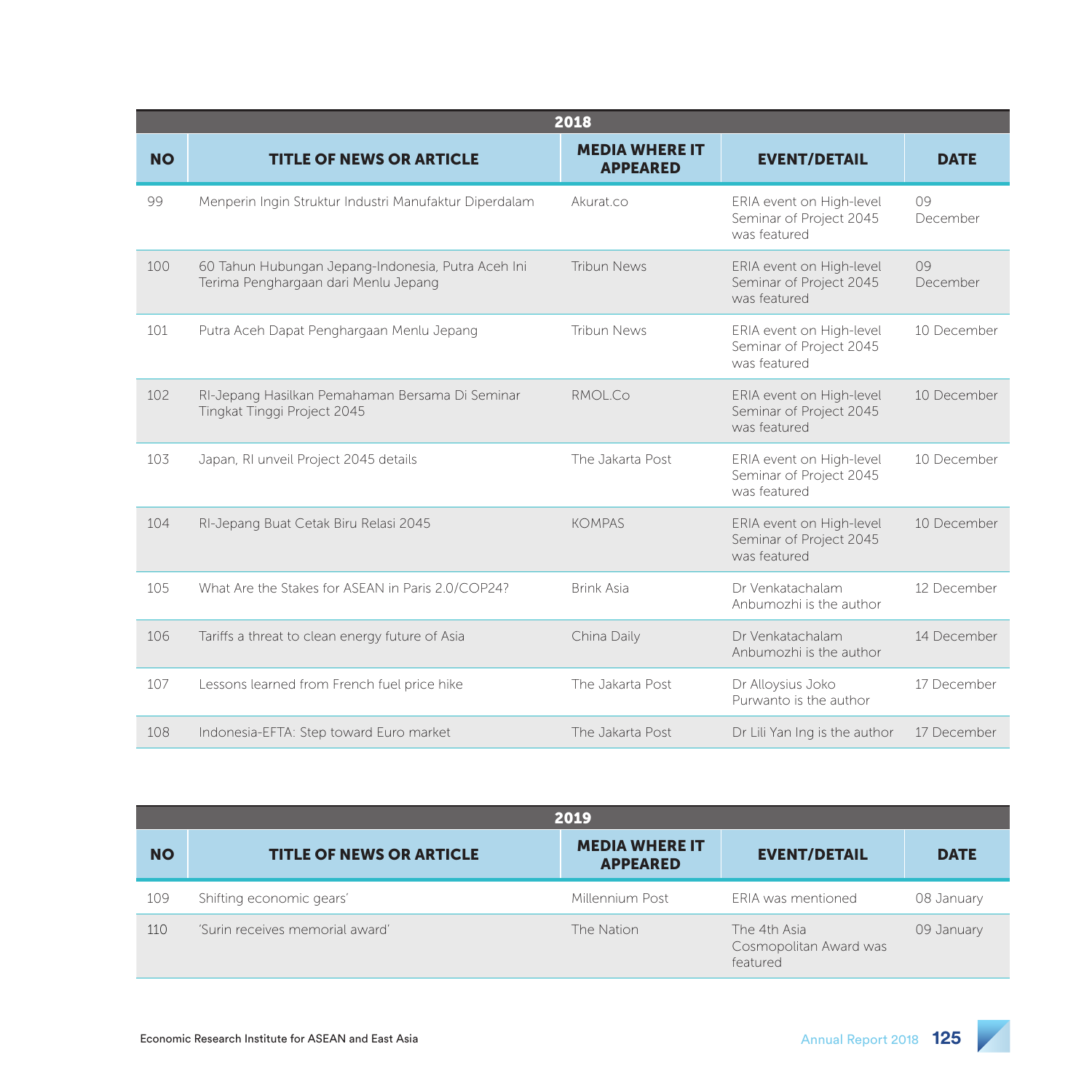|           |                                                                                  | 2019                                     |                                                          |             |
|-----------|----------------------------------------------------------------------------------|------------------------------------------|----------------------------------------------------------|-------------|
| <b>NO</b> | <b>TITLE OF NEWS OR ARTICLE</b>                                                  | <b>MEDIA WHERE IT</b><br><b>APPEARED</b> | <b>EVENT/DETAIL</b>                                      | <b>DATE</b> |
| 111       | Former Secretary General of ASEAN, Dr Surin receives<br>memorial award           | Eleven Myanmar                           | The 4th Asia<br>Cosmopolitan Award was<br>featured       | 10 January  |
| 112       | 'New book on climate change and sub-Saharan Africa'                              | EurekAlert!                              | Dr Venkatachalam<br>Anbumozhi was featured               | 11 January  |
| 113       | Late statesman Surin honoured for ASEAN contribution                             | Bangkok Post                             | The 4th Asia<br>Cosmopolitan Award was<br>featured       | 12 January  |
| 114       | The significance of ASEAN's retreats                                             | <b>Bangkok Post</b>                      | ERIA's study on 'ASEAN<br>Vision 2040', was<br>mentioned | 15 January  |
| 115       | ASEAN industrial 4.0 plan first priority for Thailand                            | The Nation                               | ERIA's research activity<br>was featured                 | 15 January  |
| 116       | ASEAN industrial 4.0 plan first priority for Thailand                            | Eleven Myanmar                           | ERIA's research activity<br>was featured                 | 15 January  |
| 117       | ASEAN industrial 4.0 development plan Thailand's<br>principal priority           | The Phnom Penh Post                      | ERIA's research activity<br>was featured                 | 16 January  |
| 118       | Mari Elka: Produktivitas Sektor Jasa RI Rendah                                   | CNBC Indonesia                           | Dr Dionisius Narjoko was<br>featured                     | 16 January  |
| 119       | Peneliti Sebut Pembukaan Sektor Jasa untuk Asing Bisa<br>Dongkrak PDB 2%         | KataData                                 | Dr Dionisius Narjoko was<br>featured                     | 16 January  |
| 120       | Tekan Defisit, Indonesia Perlu Pacu Ekspor Jasa                                  | <b>KOMPAS</b>                            | Dr Dionisius Narjoko was<br>featured                     | 17 January  |
| 121       | Down to work: ASEAN foreign ministers focus on trade,<br>humanity, crime (video) | <b>AEC News Today</b>                    | ERIA's study on 'ASEAN<br>Vision 2040', was<br>mentioned | 19 January  |
| 122       | Empowering a region                                                              | Bangkok Post                             | ERIA was mentioned                                       | 21 January  |
| 123       | De technologische Koude Oorlog (in Dutch)                                        | De Groene<br>Amsterdammer                | Dr Yanfei Li was featured                                | 23 January  |
| 124       | Plus Minus Kendaraan Listrik di Indonesia                                        | Detik.co                                 | ERIA research finding was<br>mentioned                   | 29 January  |
| 125       | Efektivitas Mobil Listrik Bergantung pada Subsidi di<br>Indonesia                | <b>KOMPAS</b>                            | ERIA research finding was<br>mentioned                   | 30 January  |